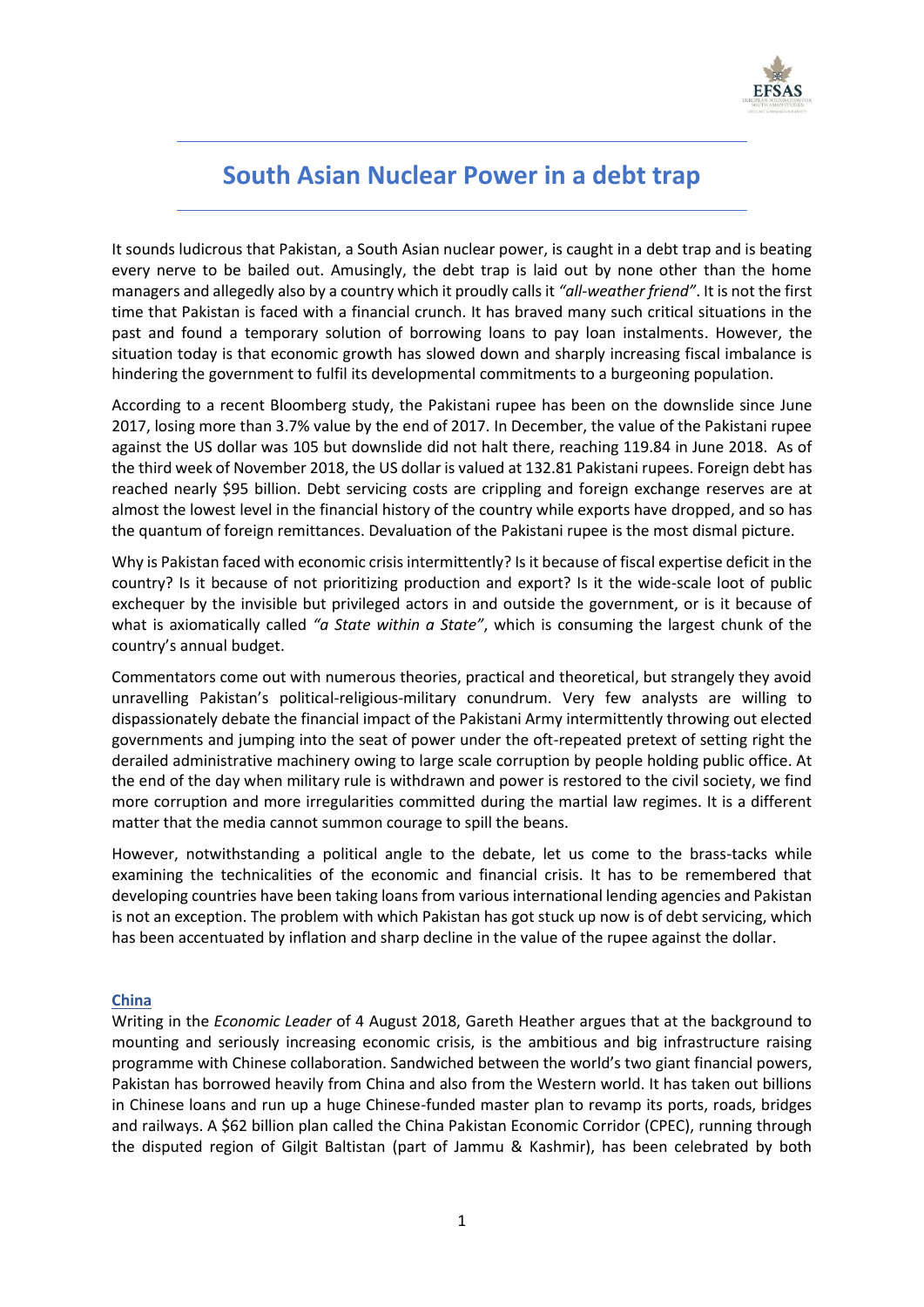

countries as a long term investment that will increase trade, whereas in essence Beijing considers these projects as ways to demonstrate its power besides securing allies.

Certainly, the Pakistani economy needs to grow beyond rice and textile, which means building new infrastructures, but the question is that in pursuing ambitious projects, China is pushing Pakistan's deficits to unsustainable levels. Debts are rising rapidly while the country's hard currency is running out to pay its bills and as a consequence, Pakistan is left with no choice but to beg for monetary fund for a multi-billion dollar bailout which would be one of more than a dozen that Pakistan has received since the 1980s. China is seeking new markets for its construction companies and new pathways to ship its goods and that is why it is financing ambitious infrastructure projects across Central and South Asia. Obviously, China views it as a way to project its power and secure allies.

China claims that its loans do not have the same strings attached as the loans from various international lending agencies, which is not wholly true, and Pakistan is an example. Much of the profit from new power plants and roads goes straight back to Chinese companies. Another glaring example in this context is that of Sri Lanka; When that country could not pay back the money it had borrowed from China, it handed over Hambantota seaport to China. Sien Fenner, the Lead Asia economist for Oxford Economics, a global research firm, made the cryptic remark that *"Pakistan is clearly falling to the Chinese side"*.

The CPEC is based on a \$46 billion loan (now \$62 billion) that Pakistan has taken from China under *Sovereign Guarantee*. From the original allocation, the \$11 billion amount for infrastructure purposes is a Chinese loan whereas the \$35 billion is an investment for the power sector. Infrastructure investment offered by China for CPEC is to be paid back as equity which is guaranteed at either 17% or 20%.

A close examination reveals the actual malpractice in CPEC projects. A substantial portion of the Chinese investments is focused on power projects and the viability of these projects is based on interest rates charged by the China Development Bank and the China EXIM Bank.

#### **Loaners**

In comparison, global funding sources fundamentally focus on stabilizing the distressed economies and help countries avoid unsustainable financial imbalances; Loans are sanctioned with strict conditions to increase the chances that the country will clean up its finances and be able to pay back its loans.

Soon after Imran Khan took the reins of the new government in his hands, he was informed of the critical financial situation into which the country had landed. The rhetoric of bringing accusations to the preceding regime resounded furiously for some days but recalling the tall promises made by the Pakistan Tehreek-i-Insaf (PTI) under the leadership of Imran Khan, the new government had no choice but to consider possible sources of raising loans running into billions. Three sources were identified: (a) International Monetary Fund (IMF), (b) friendly countries, and (c) Pakistani diaspora.

An appeal to the people and government functionaries to observe austerity in national interest or imploring Pakistani diaspora to accentuate foreign remittances can only have marginal response. The reason is the trust deficit, which Pakistani Governments have generated among the diaspora and also in a large section of citizenry at home. We may call it a gift of widespread corruption in the administrative structure as well as in the defence sector. Since in Pakistan, power rests with the triumvirate of feudal lords, entrenched bureaucrats and generals, it is very difficult for any government, to call the powerful to book. Even parliamentarians seldom muster courage to table any motion aimed at probing the accumulation of enormous wealth by anyone of the triumvirate. Imran Khan did not touch on the subject of enormous monies stashed by the Pakistani elite and highly affluent segment of society in foreign banks, especially in the United Kingdom and Switzerland.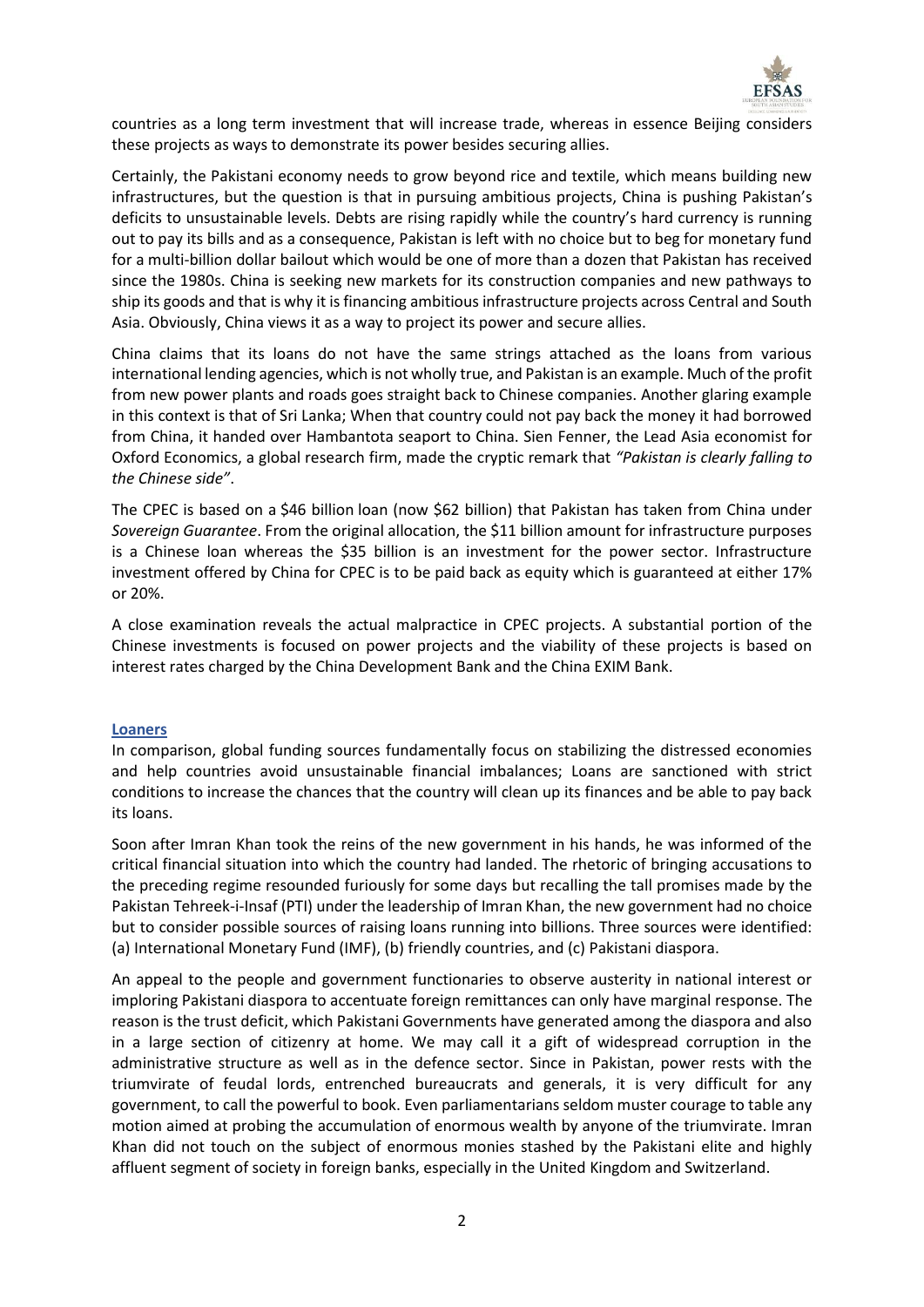

# **Saudi Arabia**

Saudi Arabia is a close friend and benefactor of Pakistan. Imran Khan made two jaunts to Riyadh breaking his commitment made during his election campaigns, that for six months after taking into his hands the reins of the Government, he would not go on any foreign trip as a symbol of the new government's austerity measures. However, Imran Khan's first visit to Riyadh did not bring any tangible result as the Saudis made no commitment whatsoever.

Notably, more than ever before, the Saudi monarchy was careful not to antagonize the United States (US) at a point of time when it was faced with simmering discontent among a large section of its own people. Imran Khan's second visit to Riyadh took place when Riyadh was in deep anguish about the murder of Khashoggi, the columnist of *Washington Post*. Trump administration had mounted pressure on Saudi Arabia to identify the culprits and bring them to book after Egypt held King Salman of Saudi Arabia responsible for the murder.

Eventually, Saudi Arabia agreed to sanction a loan of \$6 billion to Pakistan to bridge over the difficult financial position. One has to take into account that no donor country gives loans without strings attached to it and although, we are not aware of the conditions of the deal between Pakistan and Saudi Arabia on a loan of \$6 billion, it has trickled down from Pakistani sources that King Salman has asked Imran Khan to set his house in order and also to mediate in the dispute between the Saudi and the Houthi of Yemen. On his so-called triumphant return to Islamabad, Imran Khan announced that Pakistan would work for hammering out a deal to bring an end to the Gulf war.

There are two clear reasons why Pakistan agreed to make a mediation effort, though a similar effort made earlier had ended in a fiasco. Firstly, Pakistan wants to get money immediately to restore the financial well-being of the country. Secondly, Pakistan had declined to join the Gulf Islamic Force that would have launched an attack on Yemen even when Pakistan permitted the services of its retired Army Chief, Raheel Sharif, to be utilised to lead this force. This initial decline of Pakistan to join forces had soured its relations with Saudi Arabia, but it seems that Pakistan has decided to restore traditional relations with the Saudi ruling house by agreeing to undertake the mediation mission despite knowing that the differences between the Saudis and Yemenis are so deep as to leave no scope for an amicable solution.

# **The US and IMF**

Ever since the creation of Pakistan, the US took it under its wings considering Pakistan a bulwark against the southward expansion of the communist ideology. The contours of this relationship began to show a change after the rise of the Taliban in Afghanistan and Pakistan's clandestine support to the Taliban. Since the US is directly involved in NATO+US engagement against the Taliban in Afghanistan, Washington and other capitals have evidence showing that Pakistan is providing safe havens to the Taliban leadership, especially the Haqqani network, on its soil and indirectly supporting their fight against the US in Afghanistan. The US demanded that Pakistan stops providing safe haven to the Taliban, the failure of which could lead to US undertaking punitive measures. Instead of obliging the old ally and playing a responsible role, Islamabad took recourse to its *"denial"* policy to the deep displeasure of President Trump. The result is the cancellation of \$300 million aid to Pakistan to meet the expenses for fighting the Taliban and their terrorist activities in Pakistan. Pakistan stubbornly opposed the American move and when Pakistan began approaching the IMF for the sanction of about \$11 billion, Washington stepped in and warned the IMF not to sanction the loan in favour of Pakistan. As the US is the largest donor of the IMF, it naturally has a say.

Pakistan's frantic attempt to motivate IMF and prepare its mindset for considering its request continues to be a burning issue. The IMF chief has now hinted that Pakistan needs to put its house in